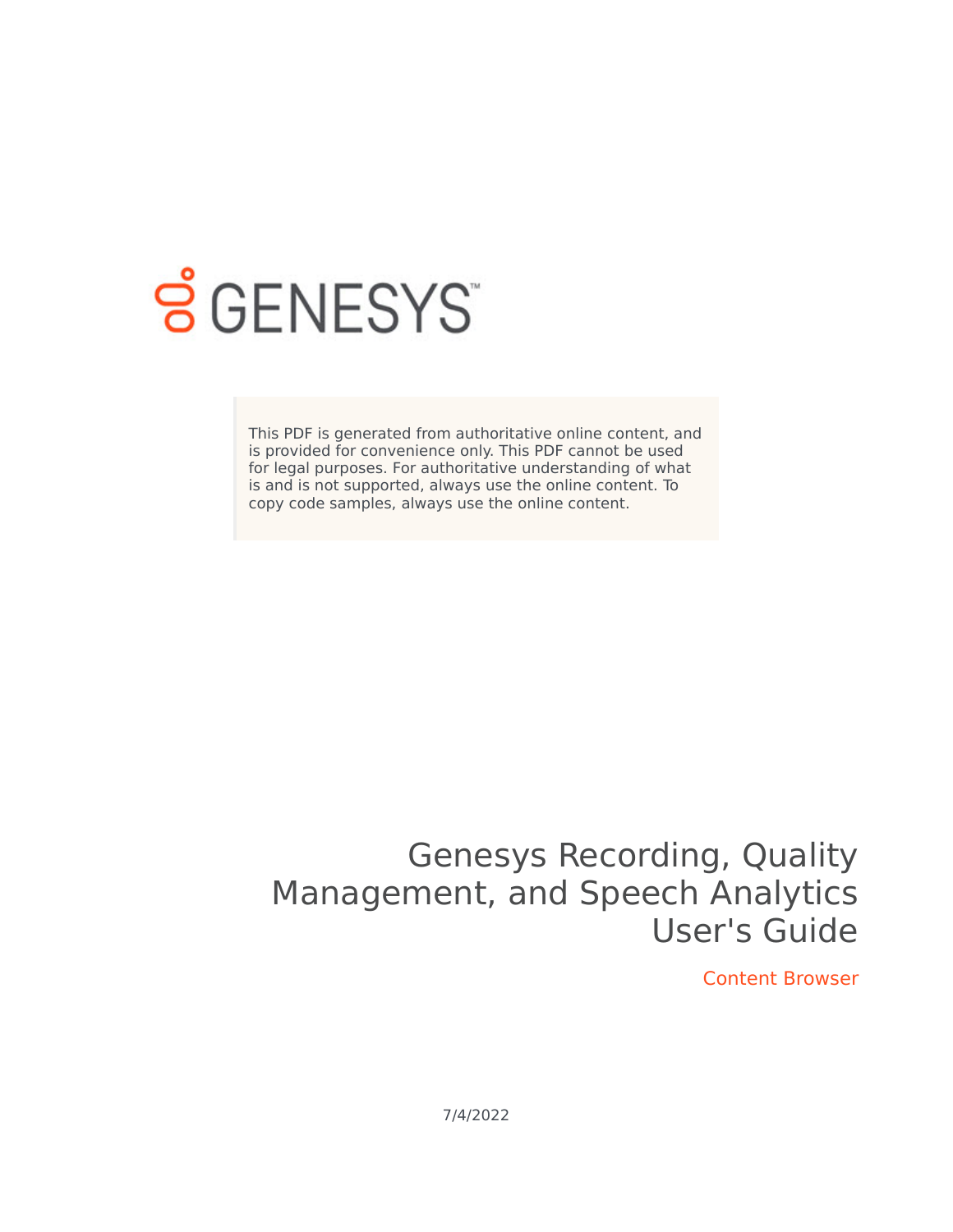

• Administrator

Content Browser enables you to view the interactions associated with specific categories, agents, and programs. For example, selecting the category option will produce a list of all the categories and their sub-categories associated with one or more interactions.

## **Related documentation:**

• •

With Content Browser, you can filter your selection further by selecting an additional search criterion. For example, you can select to search for interactions associated with categories and a specific program. If you selected a category and a program called "debt", the result will be a list of all the categories associated with interactions that are also associated with the program "debt".

To search for interactions associated with a specific category, agent, or program:

- 1. Select **Explore** > **Content Browser**.
- 2. From the **Explore** list, select the type of interaction distribution you are interested in seeing.
- 3. From the **Filter By** list, select an additional criterion type for the interaction distribution.
- 4. From the **Any** list, select the specific criterion.

For example, if you select Work group in the Filter By list, you must select the specific work group name. If you select Any list, then all work groups associated with a category in the list will be part of the search results.

The Content Browser list is automatically refreshed and updated with every selection you make and is displayed in a table with the following columns:

- **Classified Interactions:** The list of categories, programs, or agents that are associated with an interaction.
- **Language:** The language the program is associated with.
- **Last Call:** The date and time of the last interaction the specific agent took part in.
- **Last updated:** The last date on which the specific program was updated.
- **Number of Agents:** The number of agents the agent manages.
- **Number of Interactions:** The number of interactions associated with the category, agent or program.
- **Percentage:**